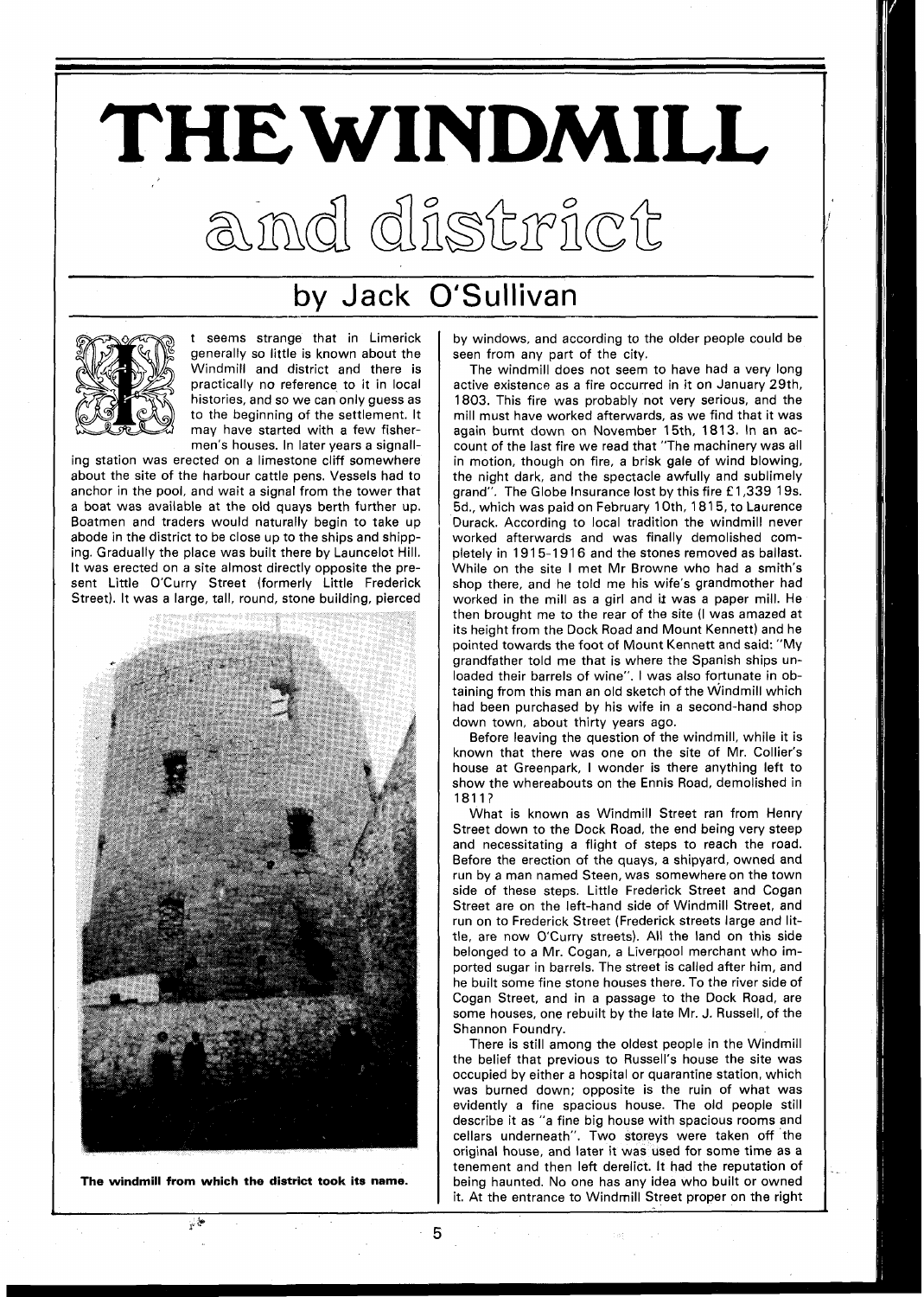was a large flour store of John Russell and Sons, later used as a paper store by Guys. The windmill was on this side and the rest of the buildings were dwelling houses and business premises. The houses on the left side were more pretentious with fine rooms. The first, a threestorey house, had one strange peculiarity - all the windows were at the back; it also had a fine spacious back garden and a carriage gate at the side. Local tradition says that the man who lived there was a Sunday man, hence the windows at the back, and he could only be seen on Sundays, when he could not be arrested for debt. It is also said that the last man to attend Mungret Protestant Church lived in that house and he went out by carriage every Sunday.

Next came four nice houses known as Hogan's Terrace. These had well-kept front gardens, coped stone wall and railings in front. In one of these houses a family named McSweeney lived. They had a chandler's business in William Street, and emigrated to Liverpool, where one of them became the leading shipowner of his time. To get some picture of the Windmill before the building of the quays, we must remember that high water mark was somewhere up O'Curry Street, the Windmill, and Mount Kennett, and vessels floated up at high water. At that time, many of them came in ballast and threw out the ballast, which was mostly chalk, and even to-day you have not to dig very far to find this chalk in a line from the Limerick S.S. Co. offices out to Spaight's yard.

Ships were thus right up against the door steps of the Windmill, and it is only natural that practically all its inhabitants were in some way connected with ships and the sea. There were, of course, very many sailors, but we had also captains, pilots, sailmakers, ship carpenters, intepreters, agents, chandlers, lodging-house keepers and shoemakers, who specialised in seaman's boots, and dealers of all kinds. In fact, it was said at the time, that anything and everything ships and sailors needed could be supplied from the Windmill. One woman made oilskin coats and hats; another knitted and sold thousands of socks; another made and repaired nets. In adddition, there was a school of navigation in the house at the corner of Little Frederick Street and Frederick Street; it was run by a Mr. Murray.

Other sides of life were not neglected and a Mrs. O'Sullivan ran a day school for young children and a night school for the elders. A kind of hedge school was also run during the holidays. This was a mixed school.

A widow named Mrs. Gates (her husband had been a captain, I came across his name in an old directory) had a laundry in Little Frederick Street, where she employed some girls. A well known maker of Limerick lace lived also in the district, and did a good business with visiting captains and crews. There was a dancing master who taught step and ballroom dancing (he also taught at Laurel Hill), and a famous concertina player. The Howards had a sail-making loft in Little O'Curry Street, and a yard in O'Curry Street. In this was a flag pole, on top of which, as a weather vane, was a yacht in full sail.

A butcher visited the Windmill on regular days, and set up his table. Fishermen also came to sell their catch, and country people from Mungret came with their produce. Some of the prices will be remembered by the older Windmill people: Steak and chops, 7d. and 8d. per lb.; leg of mutton, 8d. per lb.; shank beef, 2d. per lb.; veal l/- per hind quarter; large ling or cod, 1/- per fish; plaice, 6d. per doz.; mackerel, Id. and 3d.; butter, 6d. per lb.; eggs, 5d. and 6d. per doz.; potatoes, 3d. per stone; chickens 1 Od. a pair.

The Windmill was really a self-contained village, and I think it explains the lack of interest shown by the rest of the city in the everyday life of the district.

I heard a man say many years ago, "they are queer people in the Windmill; look at some of these names". All the strange names were inevitable in such a place. Foreign, British and Scotch captains and sailors spent a lot of time in the district. Some of them settled down there, or married Windmill girls, and hence such names as Genoux, Ketlabug, Roberts, Sciascia, Hennigar, Shepherd, Alta, Shroeder, Goerin, Gibb-Gettings, Neilson, Anderson and De Ferrar. It is no wonder that when someone asked what flags should be hung out there during some celebration a wag replied, "The flags of all nations". Some of the owners of these names, besides being sailors, also acted as interpreters, and were often needed at that time.

It is interesting to remark here that some of the old people claim that the Windmill girls were the first to dance the waltz, having been taught by German and Austrian sailors. This is possibly true, as we know that it was frowned on by "the best people" for a long time.

Ships, all wooden of course, at the time, had to be overhauled and repaired in the Dry Docks here. I have heard of complete overhauls -' "Northbrook' arrived dismasted and jury rigged; the 'Elliott', very badly storm damaged, and the 'Alconcagua', which had been on fire". These were busy times for the ship carpenters - Mclnerneys, Howletts, Enrights and others - and I remember as a boy seeing repairs being carried out to ships in the Dry Dock. George Howlett, a ship carpenter, was a wellknown character round the Docks and district. He lived in Windmill Street. His father, Michael Howlett had been a shipwright before him. George was a friend of Sir Thomas Myles, who was interested in yachting, and a good story is still told about them.

Crews at the time were paid off here, and either went away or stayed in the Windmill lodging houses until another berth turned up. One sailor left stranded and hard up was a big negro. Taking pity on him, George gave him a job on a ship he was repairing in the Dry Dock. During his work, he fell from the staging and injured his back. He was laid up for some time, and showing no signs of improvement. George suggested he should go up to Dublin to see Sir Thomas Myles, who seems to have had a special gradh for Windmill people, to whom he was always "Tom Myles". George told the negro to say he was a friend of his. The black man duly arrived in Dublin and when Sir Thomas came to the hospital and asked for the Limerick man, he naturally must have felt a bit surprised and, asking him was he George Howlett's friend, the man replied: "a cousin," to which Sir Thomas answered: "I know George had a lot of cousins, but I never knew he had a black one, but I suppose he was reared on a white milk bottle, and you on an ink bottle". I heard this story from a few sources.

Sailmakers and pilots also had busy days and they were pretty well occupied all the time. Practically all of them lived in the distrct. In the days of the direct sailing by Spaight's McDonnell's and Harvey's boats to America, they were mostly manned by Windmill men, and the night before departure was "a live wake". Dancing went on all night and everyone gathered on the quays in the morning to wish them God speed. These vessels usually left in the fall of the year, and returned the next fall. Their return was, of course, also a time of jubilation, after the long hazardous voyages. For some reason, the crews first went to Kennedy's store (later Wickham's shop, in, Newenham Street) the kit bags left piled outside. These gave notice to passers-by of the men's arrival, and eleborate preparations were made in Windmill for the sailors' homecoming. The crews, meanwhile, made up for their long separation from Guinness.

There were some local ballads about these ships. Unfortunately none have been preserved. I remember just the last line of one which I had heard from my. grandfather: "The Windmill boys are coming in the General O'Neill". In trying to find out about this ballad, I

کا پ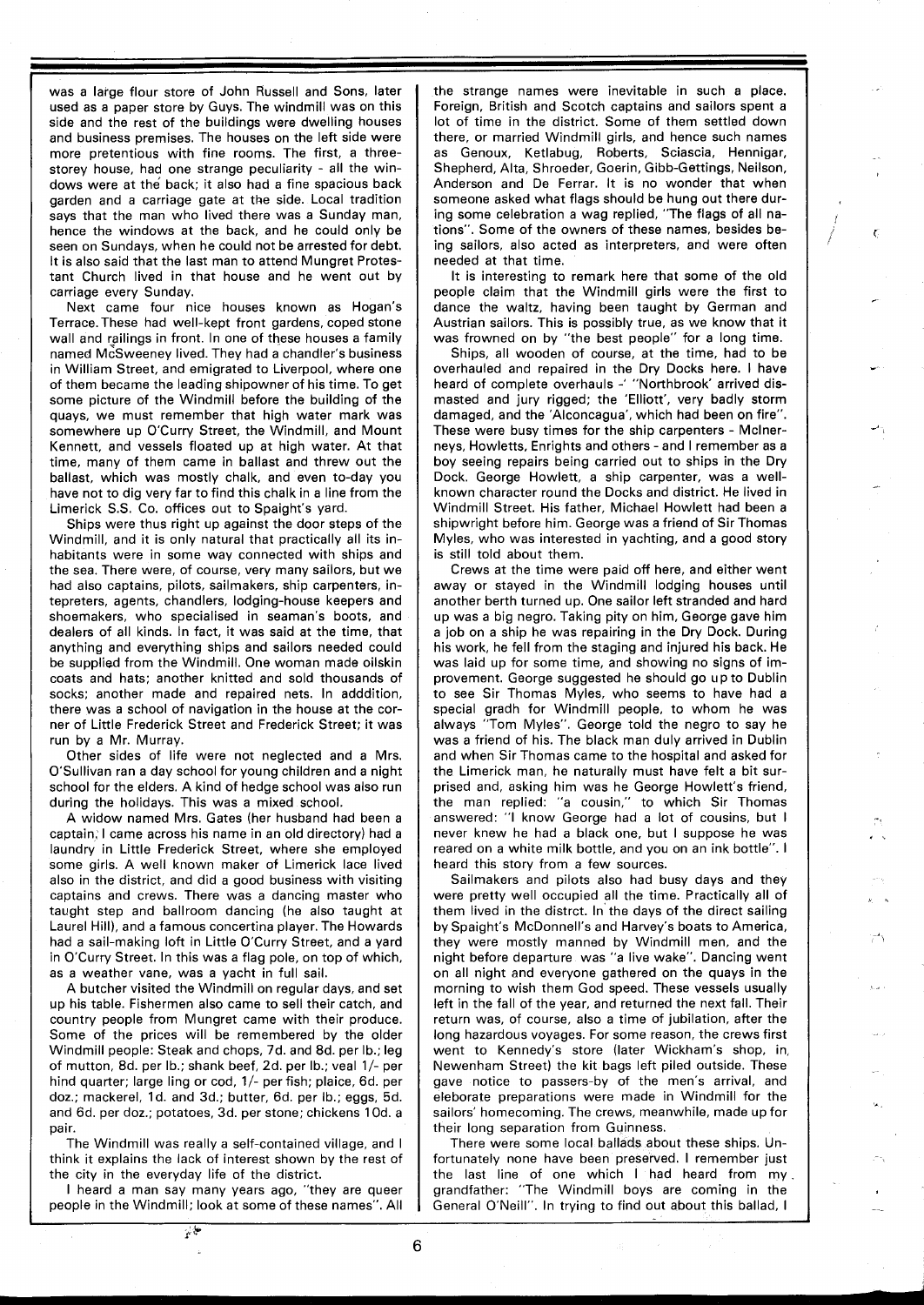

**Some of the Windmill houses, December, 1983.** 

got from Mr. Jack Hanrahan two lines of what was evidently a parody, and went as follows:

"No more shall people dread

Black eyes or broken head,

For the rowdy boys are gone in the 'General O'Neill". He also contributed another line worth recording and which referred to a local ship leaving the port: "manned by Limerick men, Askeaton boys, and two from Glin". \*Returning crews always brought presents home, and my grandfather told me that he saw the crew returning from one particular voyage, and each man had a new galvanized bucket and a twig brush, evidently novelties at the time.

Emigrant vessels also left the quays, and some of the emigrants stayed in the Windmill while waiting for their ship. Some years ago I received from an old Limerick man in New York a cutting from an American paper, showing a brig, "The Mary", commanded by Captain Hogan, of Arthur's Quay. It was published in connection with the centenary of the arrival in America of some people who founded a colony there. I thought at the time they came from Co. Limerick and were Palatines. I only remember one ruined image, probably Delmege. They sailed from the Custom House Quay, and there was also a statement in the account of the voyage, that as they lay anchored in some American port, "the bosun this day being in liquor fell overboard and was drowned".

Of course, there were stories of the old Limerick "General O'Neill", "Jessie", "Jane Black" and "Francis Spaight". The best known was the rather gruesome one of the "Francis Spaight". Jack London made it famous in his book, "Then God Laughed". Its captain, O'Gorman, is buried in St. Munchin's graveyard. The Harbour Master told me that O'Gorman's relatives became famous makers of diving suits and gear.

The outstanding characteristic of the people of the Windmill was their friendship and loyalty to one another. This is still noticeable, especially among the older generation. They seemed to be one big family and joys and sorrows were shared alike. No wonder a wake was such a general affair, everyone attended, so that houses adjoining the corpse house were thrown open to take the overflow. Clay pipes and tobacco were provided for the men, snuff for the women and, of course, refreshments. Everyone turned out for the funeral.

The Windmill wrenboys were quite an institution and jealously guarded their territory. They had the usual fantastic dress and blackened faces and a holly bush tied to a long stick; this contained a miniature coffin which in turn was supposed to contain a wren. Their song wound up - "I up with the stick and I give him a lick, and brought him home to the Windmill".

New Year's Eve was the big night. Houses were all cleaned up; doors thrown open; people went from house to house wishing a happy new year to each other. When the bells pealed, a procession was formed; in which any sailors in port joined in. They provided instruments like guitars, banjos and mandolines joining in. It must have been a merry affair as they made their way to St. Mary's Cathedral.

We had many stories naturally of the damage done on the night of the "big wind". Though I thought that some of the tales were a bit tall, a **Limerick Chronicle** report shows that they were not exaggerated. The account is also interesting in showing the number of vessels at the quay on that night, January 6, 1839, the night of the "big wind".

The **Chronicle** calls it a hurricane, and says the names of the vessels damaged were the ''John Weovil'',<br>''Magnessa'', ''Wasp'', ''Martha'', ''Aroitus'', ''Idea'', "Magnessa", "Wasp", "Martha", "Aroitus", "Arab", "Triton Hotspur", "Arabita", "Alonda",<br>"Arab", "Jane", "Triton Hotspur", "Anneas", "Oxonion",<br>"Harmay", "Universe", "Rossit", "Aunty", "Packet", "Harmay", "Universe", "Rossit", "Aunty", "Packet", "Traveller", "Janet", "Martin", "Robert Haimey", "Julia", "Raven" and "Richmond Lass". The vessels above the bridge escaped damage, and they were "The Pearl", "Helen", "Atty", 'Alarm", "Prince William", "Maloma", and "Bellona". In addition, small river trading boats were wrecked and some of those on board lost. From the list of these ships, one can understand how busy the quays must have been. All these ships must have been wellknown in the Windmill. In my own time, as boys, all knew the "Aurora Volante", "Globe", "Uzziah", "Diamond", and other regular traders. Two of their captains lived close to us so we could always get aboard their vessels when they were not working.

Fast and slow passages were a general topic in the district, the most remarkable fast one being the voyage of a blue nose barque, "The Ivictut" - 17 days from the

&

 $\overline{7}$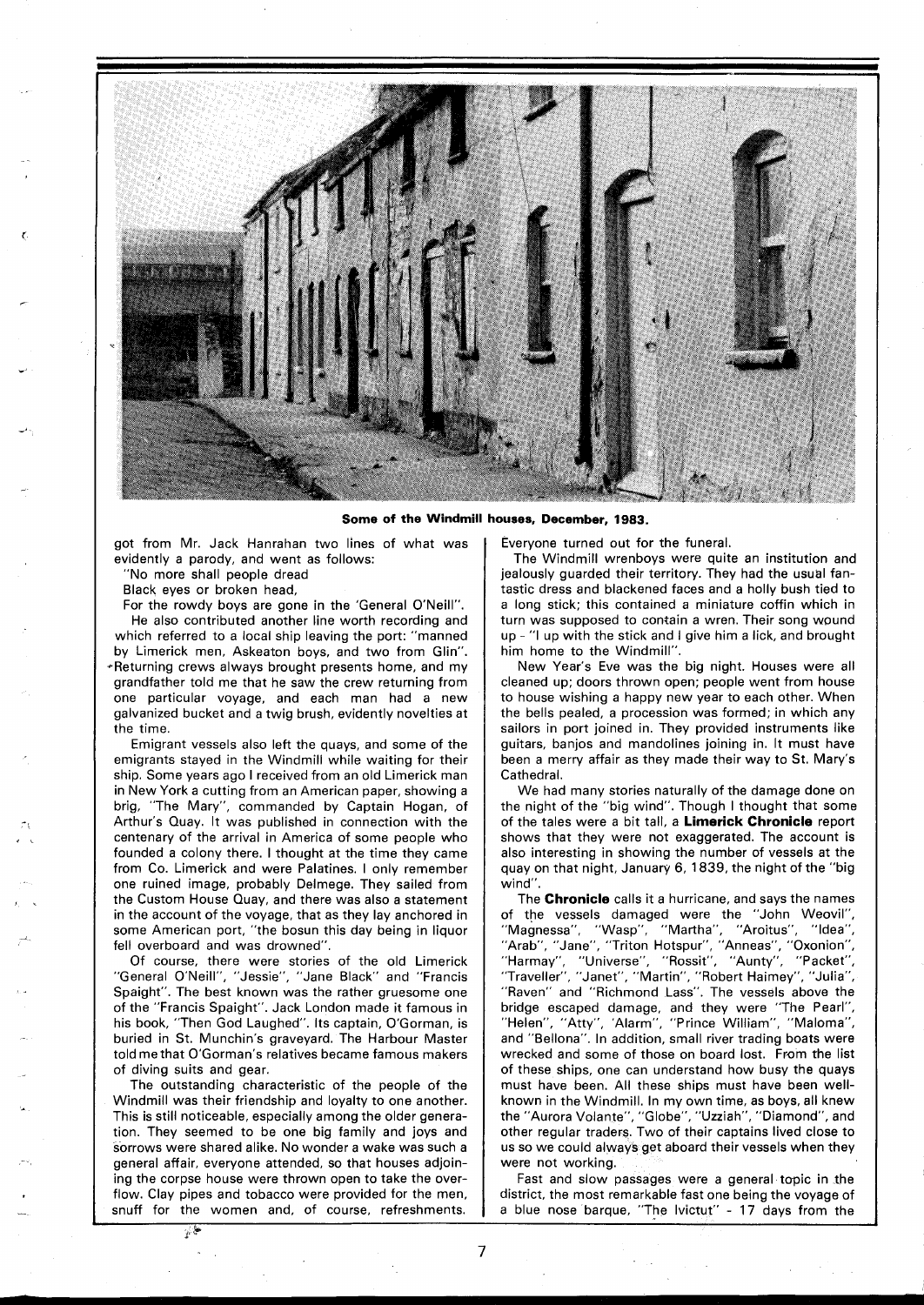mouth of the St. Lawrence to the mouth of the Shannon; and slow, the coasting boat, "Constant" - 9 months from Ardrossan, in Scotland, to Limerick, a series of mishaps and weather-bound in two West of Ireland bays caused the delay.

Captain Sweetland in bringing Russell's steamer, "The Brandon" into Kilkee Bay and taking off Mr. Russell, the owner, was also regarded as having performed a noteworthy feat of seamanship. This vessel was lost on the Arran Isles. No lives were lost, but two Scotch trading steamers went down with all hands including several Windmill men.

Many of the pilots lived in Frederick Street. Their sons were our chums, and many a time we sat down and listened enthralled as the fathers gave us an account of their voyages. The names of Rangoon, Sydney, Cape of Good Hope, The Horn, 'Frisco, meant more to us than mere geography. One old pilot (not from our district) used to tell a famous story. I would not care to vouch for its veracity (I actually heard three versions during my inquiries). The one I prefer is as follows:

"Once we were wrecked on a desert island, and when we got ashore we were surrounded by savages, with bones in their noses and big spears in their hands. We were afraid that we would be killed and maybe eaten, but finally we were brought before the king. Myself and the rest were still frightened, but I noticed that the queen was looking hard at me. Suddenly, she jumped up, put her arms around me and said in the name of so and so, how are they all in Arthur's Quay and how is Limerick, and who was she but the sweep's daughter from next door to me at home. After that nothing was too good for us".

In another version of the story, it was the King of Egypt, in another the Sultan of Turkey, but the queen was always from Arthur's Quay!

I wonder how many among us remember the old

 $\frac{1}{2}$ 

Norwegian barques that brought blocks of ice, each vessel having a windmill to keep the water pumped out, and also a pram on board. Readers will wonder why a pram was on board, but in this case it was only a small boat of peculiar shape.

Another memory is the wonderful singing and music provided by some Italian crews, as they passed back to their boats at night, and I still remember some of the words of the old sea shanties: - "Blow the Man Down", "Blow Breezes Blow", and many others.

Many of the pilots lived in O'Curry Street. No account of the street would be complete without a reference to the City Militia. This Corps was raised in 1793 and consisted of 469 men with J.P. Smyth Commandmant. In the old Garda Barracks building in O'Curry Street (previously a Sailors' Home) a tablet, still inset in the wall of the dayroom, reads as follows: "The first stone of this building was laid by the Earl of Carlisle on the 11th July, 1851. During the mayoralty of the Rt. Worshipful James Spaight, to whose zeal, energy and success in obtaining subscriptions for its erection throughout the United Kingdom, the sailor is indebted for the comforts of this home".

I have vivid memories of the Militia, an artillery corps of reservist, part-time soldiers, who assembled for annual training. The days of assembly and dispersal were hectic days for the locality, when the wives and families always turned up with the men. Paths and doorsteps were packed, and all doors were kept rigidly closed. The men arrived, dressed anyhow, but later emerged transformed in uniform, having undergone a bath, shave and hair-cut in the meantime. Drilling was carried on in Harold's Field (now O'Curry Place), to the tunes of a small band whose noise (I cannot say music) woke us every morning at a very unaccustomed hour. But the really big day was when the Militia set out for training - women and children from one of the end of the street to the other in attendance.



**Looking towards the Windmill from Sarsfield Bridge.** 

**8**